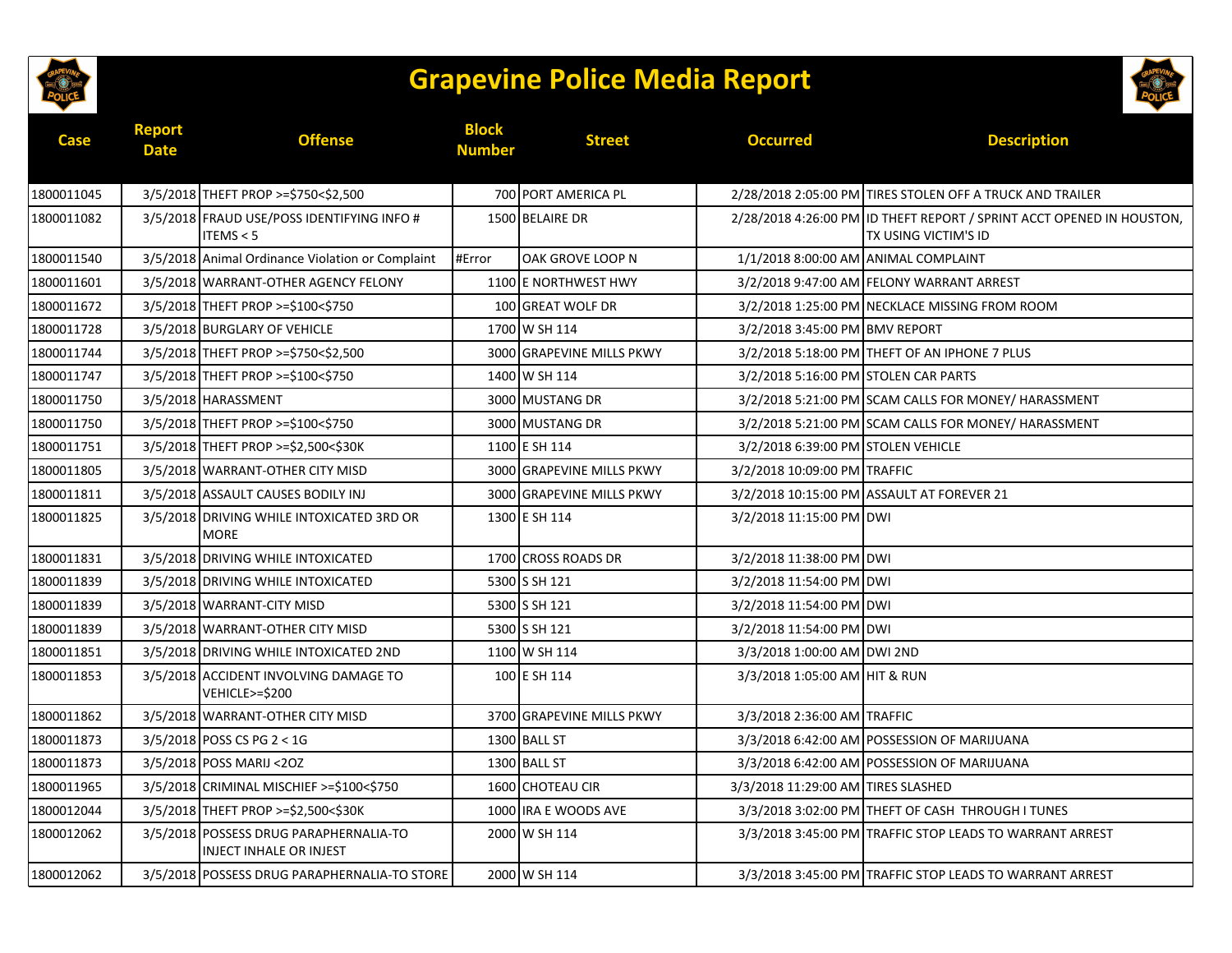

## **Grapevine Police Media Report**



| Case       | <b>Report</b><br><b>Date</b> | <b>Offense</b>                                                | <b>Block</b><br><b>Number</b> | <b>Street</b>             | <b>Occurred</b>                        | <b>Description</b>                                                                |
|------------|------------------------------|---------------------------------------------------------------|-------------------------------|---------------------------|----------------------------------------|-----------------------------------------------------------------------------------|
| 1800011389 |                              | 3/6/2018 POSS MARIJ < 202                                     |                               | 1700 DOVE LOOP RD         |                                        | 3/1/2018 5:24:00 PM TRAFFIC STOP LEAD TO POSSESSION OF MARIJUANA<br><b>ARREST</b> |
| 1800011502 |                              | 3/6/2018 DRIVING WHILE INTOXICATED                            |                               | $1000$ S MAIN ST          | 3/2/2018 12:06:00 AM DWI/UCW           |                                                                                   |
| 1800011502 |                              | 3/6/2018 UNL CARRYING WEAPON                                  |                               | $1000$ S MAIN ST          | 3/2/2018 12:06:00 AM DWI/UCW           |                                                                                   |
| 1800011658 |                              | 3/6/2018 THEFT PROP >=\$2,500<\$30K                           |                               | 1200 WILLIAM D TATE AVE   |                                        | 3/1/2018 12:00:00 AM STOLEN VEHICLE REPORT                                        |
| 1800012122 |                              | 3/6/2018 POSS CS PG 1 >=1G<4G                                 |                               | 1600 W SH 114             |                                        | 3/3/2018 6:12:00 PM POSS CS PG 1 = 1G < 4G                                        |
| 1800012263 |                              | 3/6/2018 PUBLIC INTOXICATION-ALCOHOL                          |                               | 1200 W SH 114             |                                        | 3/4/2018 3:46:00 AM PUBLIC INTOXICATION                                           |
| 1800012387 |                              | 3/6/2018 AGG ROBBERY                                          |                               | 500 TURNER RD             | 3/4/2018 1:25:00 PM AGG ROBBERY        |                                                                                   |
| 1800012387 |                              | 3/6/2018 EVADING ARREST DETENTION                             |                               | 500 TURNER RD             | 3/4/2018 1:25:00 PM AGG ROBBERY        |                                                                                   |
| 1800012387 |                              | 3/6/2018 WARRANT-OTHER CITY MISD                              |                               | 500 TURNER RD             | 3/4/2018 1:25:00 PM AGG ROBBERY        |                                                                                   |
| 1800012494 |                              | 3/6/2018 ACCIDENT INVOLVING DAMAGE TO<br>VEHICLE>=\$200       |                               | 2800 E SH 114             | 3/4/2018 8:51:00 PM DWI                |                                                                                   |
| 1800012494 |                              | 3/6/2018 DRIVING WHILE INTOXICATED                            |                               | 2800 E SH 114             | 3/4/2018 8:51:00 PM DWI                |                                                                                   |
| 1800012574 |                              | 3/6/2018 WARRANT-CITY MISD                                    |                               | 800 S MAIN ST             | 3/5/2018 4:19:00 AM WARRANT ARREST     |                                                                                   |
| 1800012574 |                              | 3/6/2018 WARRANT-OTHER CITY MISD                              |                               | 800 S MAIN ST             | 3/5/2018 4:19:00 AM WARRANT ARREST     |                                                                                   |
| 1800012591 |                              | 3/6/2018 DECEASED PERSON                                      |                               | 1700 CIMARRON TRL         | 3/5/2018 7:43:00 AM DECEASED PERSON    |                                                                                   |
| 1800012602 |                              | 3/6/2018 THEFT PROP >=\$100<\$750                             |                               | 1000 TEXAN TRL            | 3/5/2018 7:47:00 AM STOLEN DIESEL FUEL |                                                                                   |
| 1800012627 |                              | 3/6/2018 BURGLARY OF VEHICLE                                  |                               | 800 E SH 114              | 3/5/2018 8:54:00 AM BMV REPORT         |                                                                                   |
| 1800012654 |                              | 3/6/2018 FOUND PROPERTY                                       | #Error                        |                           |                                        | 3/5/2018 11:33:00 AM FOUND PROPERTY - IPAD                                        |
| 1800012691 |                              | 3/6/2018 THEFT PROP >=\$100<\$750                             |                               | 700 PORT AMERICA PL       | 3/5/2018 11:58:00 AM THEFT OF TIRES    |                                                                                   |
| 1800012722 |                              | 3/6/2018 THEFT PROP >=\$100<\$750                             |                               | 3000 GRAPEVINE MILLS PKWY |                                        | 3/5/2018 2:53:00 PM THEFT FROM SUNGLASS HUT                                       |
| 1800012739 |                              | 3/6/2018 BURGLARY OF VEHICLE                                  |                               | 2500 MS PARK-8 RD         |                                        | 3/5/2018 4:13:00 PM BURGLARY OF VEHICLE                                           |
| 1800012774 |                              | 3/6/2018 ASSAULT CAUSES BODILY INJURY FAMILY<br><b>MEMBER</b> |                               | 3000 MUSTANG DR           |                                        | 3/5/2018 6:52:00 PM ASSAULT FAMILY VIOLENCE                                       |
| 1800012793 |                              | 3/6/2018 BURGLARY OF HABITATION                               |                               | 3000 MUSTANG DR           |                                        | 3/5/2018 9:12:00 PM BURGLARY OF HABITATION                                        |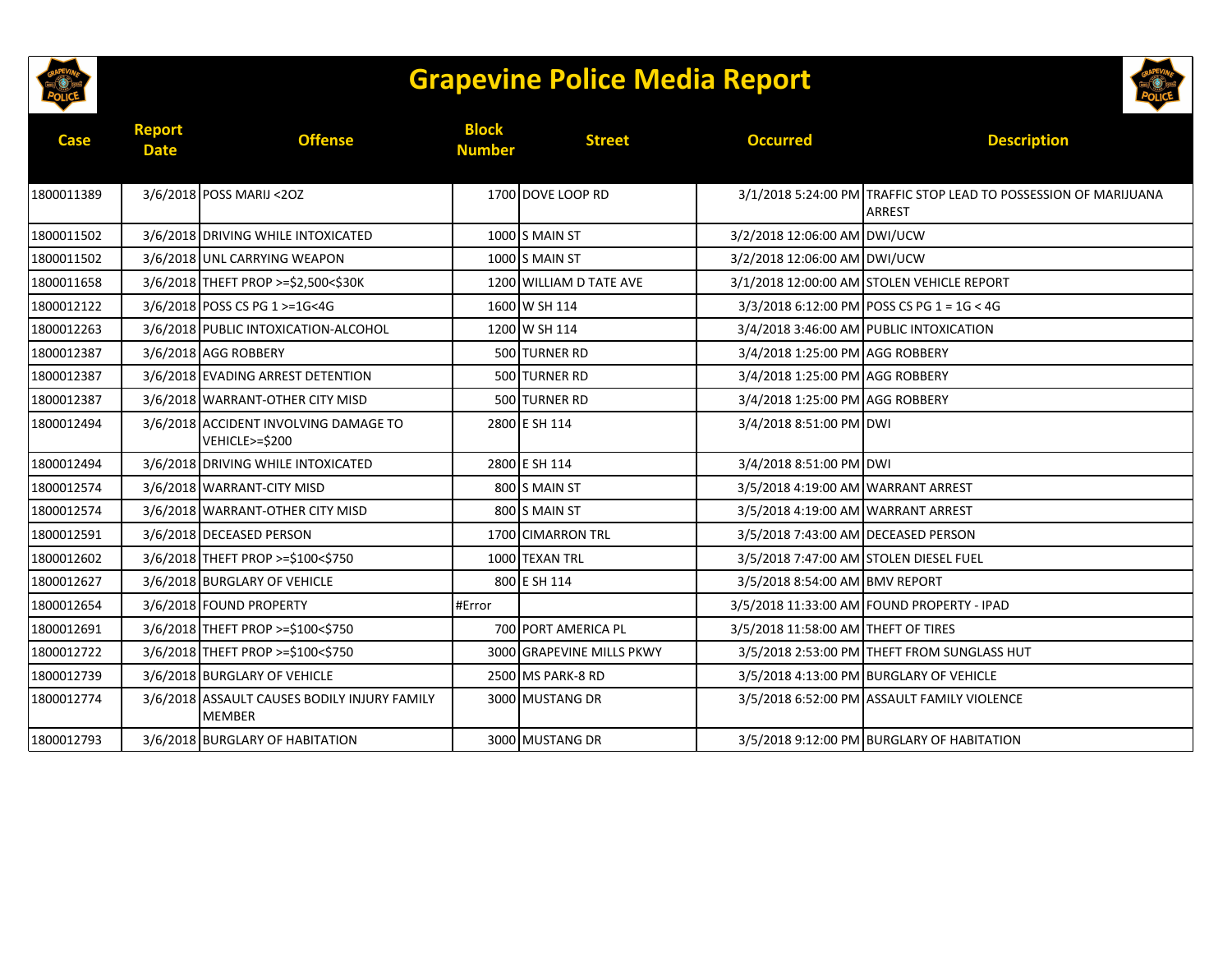| <b>Case</b> | <b>Report</b><br><b>Date</b> | <b>Offense</b>                                                  | <b>Block</b><br><b>Number</b> | <b>Street</b>           | <b>Occurred</b>                    | <b>Description</b>                                            |
|-------------|------------------------------|-----------------------------------------------------------------|-------------------------------|-------------------------|------------------------------------|---------------------------------------------------------------|
| 1800012062  |                              | 3/5/2018 WARRANT-OTHER AGENCY FELONY                            |                               | 2000 W SH 114           |                                    | 3/3/2018 3:45:00 PM TRAFFIC STOP LEADS TO WARRANT ARREST      |
| 1800012062  |                              | 3/5/2018 WARRANT-OTHER CITY MISD                                |                               | 2000 W SH 114           |                                    | 3/3/2018 3:45:00 PM TRAFFIC STOP LEADS TO WARRANT ARREST      |
| 1800012086  |                              | 3/5/2018 ASSAULT-PHYSICAL CONTACT                               |                               | 4000 WILLIAM D TATE AVE |                                    | 3/3/2018 4:45:00 PM GIRLFRIEND HIT BOYFRIEND                  |
| 1800012168  |                              | 3/5/2018 WARRANT-OTHER AGENCY FELONY                            |                               | 4000 IN SH 121 NB       | 3/3/2018 8:55:00 PM WARRANT ARREST |                                                               |
| 1800012168  |                              | 3/5/2018 WARRANT-OTHER CITY MISD                                |                               | 4000 IN SH 121 NB       | 3/3/2018 8:55:00 PM WARRANT ARREST |                                                               |
| 1800012183  |                              | $3/5/2018$ POSS CS PG 2 >= 1G<4G                                |                               | 1200 W NORTHWEST HWY    |                                    | 3/3/2018 9:50:00 PM   WARRANT ARREST LEADS TO DRUG POSSESSION |
| 1800012188  |                              | 3/5/2018 PUBLIC INTOXICATION-ALCOHOL                            |                               | 2400 STONE MYERS PKWY   |                                    | 3/3/2018 9:54:00 PM PUBLIC INTOXICATION                       |
| 1800012222  |                              | 3/5/2018 DRIVING WHILE INTOXICATED 2ND                          |                               | 200 S MAIN ST           |                                    | 3/4/2018 12:04:00 AM DRIVING WHILE INTOXICATED 2ND            |
| 1800012233  |                              | 3/5/2018 ASSAULT FAM/HOUSE MEM IMPEDE<br><b>BREATH/CIRCULAT</b> |                               | 2800 MUSTANG DR         |                                    | 3/4/2018 12:28:00 AM ASSAULT FAMILY VIOLENCE                  |
| 1800012280  |                              | 3/5/2018 BURGLARY OF VEHICLE                                    |                               | 2400 BASS PRO DR        |                                    | 3/4/2018 7:32:00 AM VEHICLE ENTERED AND TABLET TAKEN          |
| 1800012310  |                              | 3/5/2018 RECKLESS DAMAGE                                        |                               | 2700 JIRA E WOODS AVE   |                                    | 3/4/2018 8:42:00 AM RECKLESS DAMAGE REPORT                    |
| 1800012347  |                              | 3/5/2018 THEFT PROP >=\$30K<\$150K                              |                               | 200 W SH 114            |                                    | 3/4/2018 10:31:00 AM THEFT OF A VEHICLE REPORT                |
| 1800012409  |                              | 3/5/2018 FORGERY GOVT/NATIONAL<br>INST/MONEY/SECURITY           |                               | 300 S PARK BLVD         |                                    | 3/4/2018 1:20:00 PM COUNTERFIET CURRENCY                      |
| 1800012421  |                              | 3/5/2018 LOST PROPERTY                                          |                               | 1700 william d          | 3/4/2018 3:25:00 PM LOST PROPERTY  |                                                               |